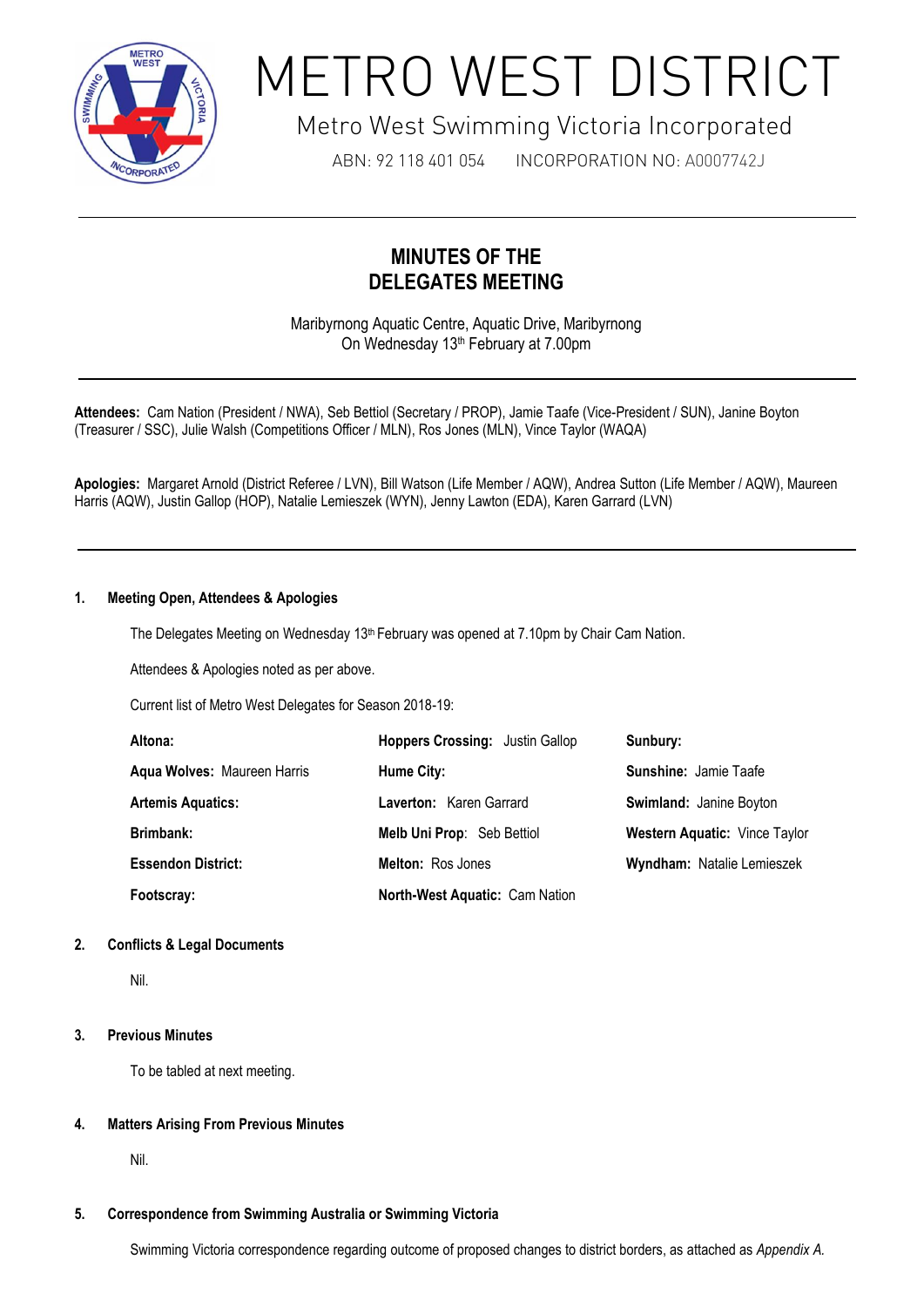#### **6. President's Report**

No report tabled.

#### **7. Treasurer's Report**

No report tabled.

#### **8. Competitions Officer's Report**

No report tabled.

#### **9. District Referee's Report**

No report tabled.

#### **10. General Business**

- 10.1 Discussion regarding Swimming Victoria's decision not to proceed with metropolitan district re-structure.
- 10.2 Discussion regarding the transition to Swim Central, potential new membership costs & requirements of clubs for Season 2018-19.
- 10.3 Noted the return of Yarraville to the district, their financial status, and acceptance to compete at District Championships.
- 10.4 Discussion regarding District Squad or District Trip, deferred to a presentation at next meeting.
- 10.5 Flagging of potential changes to the constitution due to new Swim Central, as well as clarification on Executive, Delegates & previous AGM Quorum issues. To be discussed at future meetings.

All items moved: Cam Nation All items seconded: Seb Bettiol

**CARRIED**

#### **11. Meeting Close**

The Chair closed the meeting at 8.15pm.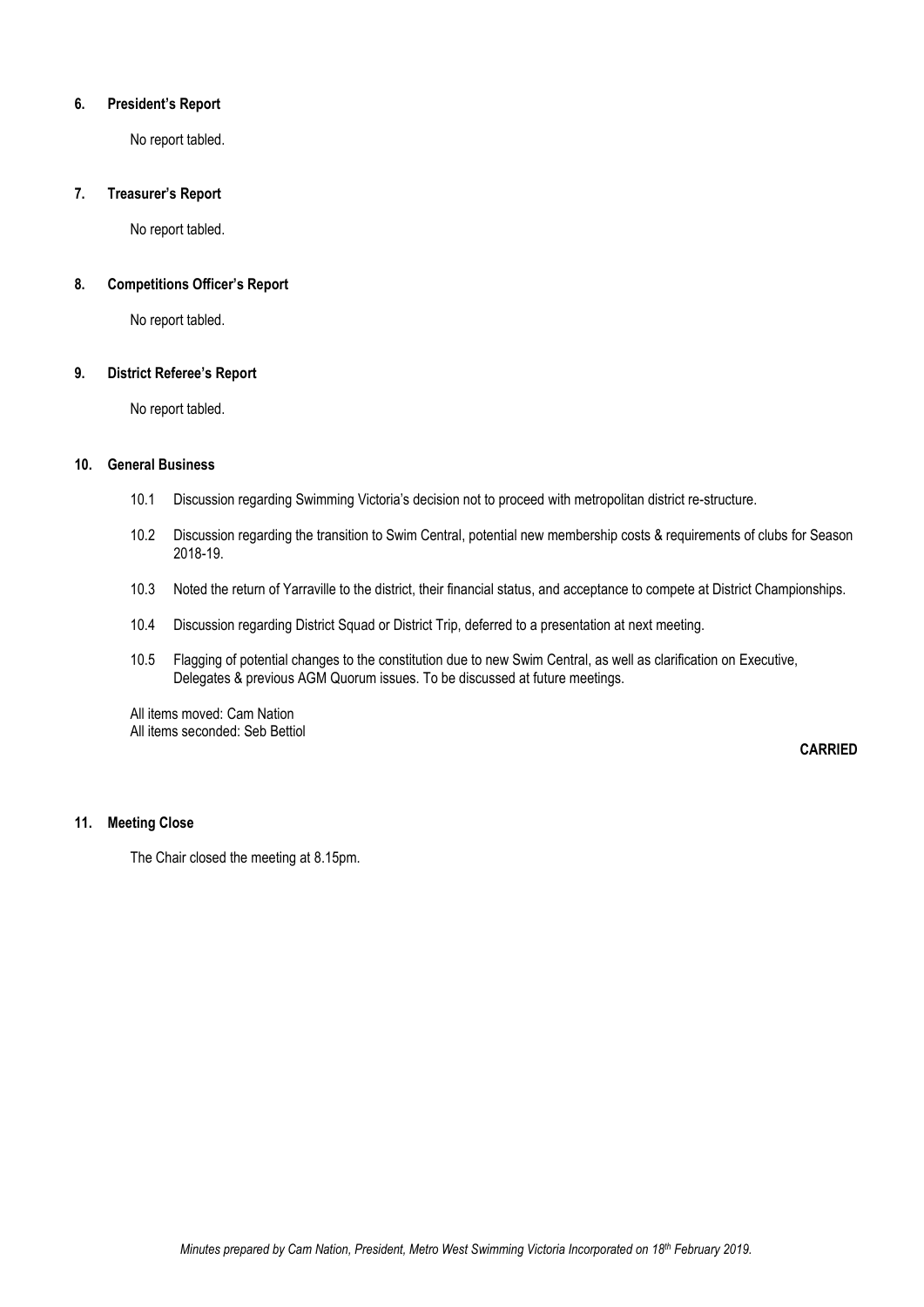**APPENDIX A** 

PAGE 1 OF 2



**Metro West** PO Box 53 Essendon, VIC, 3040

C/o: President - Cam Nation

February 4, 2019

Dear Metro West.

#### **RE: District Borders Update**

After reviewing the feedback supplied by the Clubs and Districts, Swimming Victoria's Board has confirmed the following changes will be made to the District Borders, effective upon transitioning into Swim Central in April 2019. Note: The remaining 18/19 interdistrict competitions will executed under the current By-laws.

#### The following clauses will also be added to the By-Laws (effective April 2019):

- New Clubs or Clubs which change their Headquarters pool will be assigned to the Districts according Schedule A.
- Clubs registered with Swimming Victoria as of January 2019, will remain in their previously  $\bullet$ assigned Districts.

#### **Summary of Changes effective April 2019:**

| District/Shire/City             | Change                                                                    |
|---------------------------------|---------------------------------------------------------------------------|
| District 10 (Sunraysia)         | The municipalities and clubs in this District be assigned to D15. D10     |
|                                 | will not exist as a Swimming Victoria District as of April 2019.          |
| D <sub>14</sub> (North Central) | The municipalities and clubs in this District be assigned to D15. D14     |
|                                 | has not existed as a Swimming Victoria District since July 2018.          |
| Ararat Shire (D12 and           | This municipality will be updated to its modern name of Ararat Rural      |
| D23 in current By-laws)         | City and as it is duplicated in the current by-laws it will be removed it |
|                                 | from the D23 list.                                                        |
| Donald Shire (D12 -             | This municipality doesn't formally exist anymore and thus will be         |
| Wimmera)                        | removed from the by-laws.                                                 |
| St Arnaud Shire (D12 -          | This municipality doesn't formally exist anymore and thus will be         |
| Wimmera)                        | removed from the by-laws.                                                 |